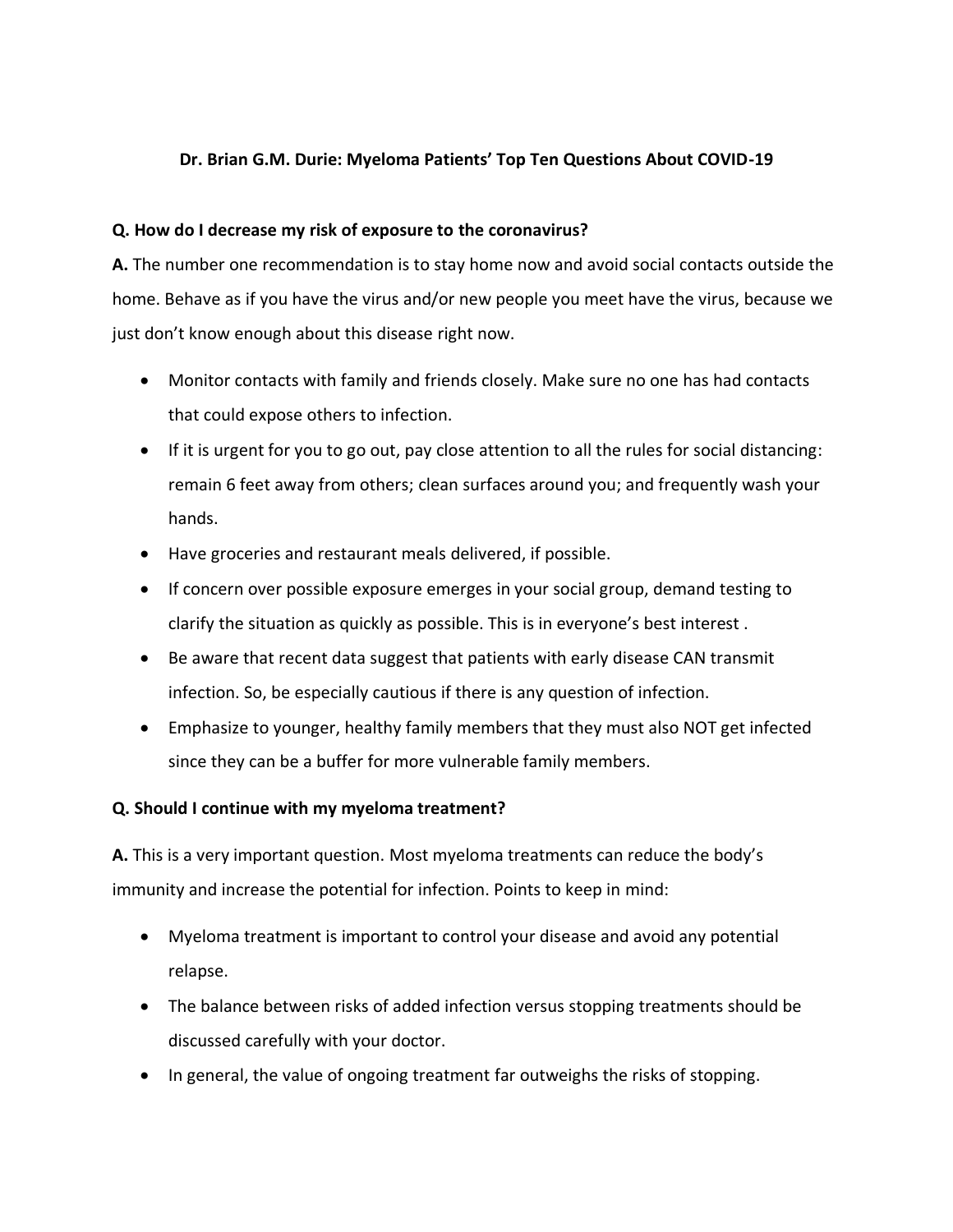# **Q. Should I undergo an autologous stem-cell transplant (ASCT) at this time?**

- This is NOT a good time to undergo an ASCT.
- Although in 2020 an ASCT is a very safe procedure, there is a period of 2 to 3 weeks when blood counts are very low in the recovery phase and there is a significant risk of new infection. Right now, it's is best to avoid this period of risk by deferring ASCT for the time being. If hospitals and outpatient centers are overwhelmed by coronavirus patents (which they may well be very soon), ASCT patients will not have access to ideal care.
- However, this is a major decision and should be discussed carefully with your doctor to review ongoing treatment options and plans for the future.

#### **Q. Will I lose access to some of the myeloma drugs I need?**

**A.** Most likely, not in the short term. Supply chains have been continuing and large pharmacy retailers have drugs on hand. However, it is a good idea to stock up on anything needed on an ongoing basis, since supplies could run out in the longer term. There are concerns about availabilities of so-called active ingredients that come from China and may be processed through India. Important to be alert and to plan ahead.

• If you are in a clinical trial, it might have to be interrupted due to the outbreak. However, th[e FDA announced](https://www.fda.gov/news-events/press-announcements/coronavirus-covid-19-update-fda-issues-guidance-conducting-clinical-trials) it could issue waivers enabling participants to continue in the trial without traveling to the site.

#### **Q. How should I work with my doctor?**

**A.** Work with your doctor's office remotely (not going into the doctor's office), using telephone, emails, or telemedicine, which is basically like Skyping or Face Timing with your doctor. This eliminates the risk of virus exposure in the doctor's office.

#### **Q. Can I have coronavirus if I do not have a fever?**

**A.** Yes. Keep in mind:

• 10% or more of patients do not have a fever.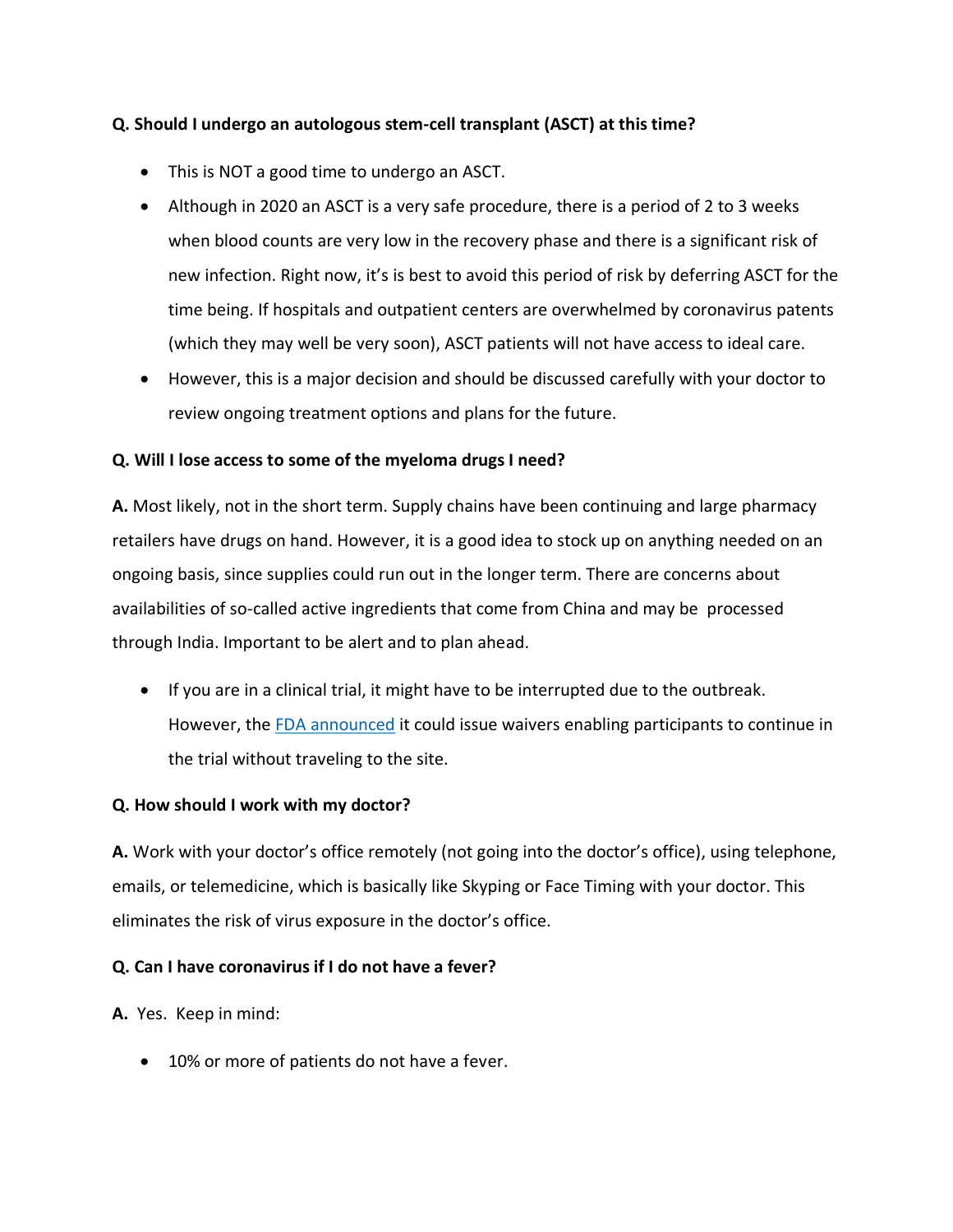- Myeloma treatments, such as steroids (dexamethasone and prednisone), as well as many of the newer immune therapies, can suppress a fever even in the face of infection. So, pay attention to other changes, such as a cough or increasing tiredness.
- In the early stages of infection, there is no fever. So, if there is concern about possible exposure, it is still reasonable to request testing. Testing in the family setting is very important to make sure everyone is safe.
- Some patients have reported diarrhea or gastrointestinal distress at the onset of infection.

# **Q. Are packages delivered to my home safe?**

**A.** A [recent study](https://www.nytimes.com/2020/03/17/health/coronavirus-surfaces-aerosols.html) evaluated how long coronavirus can survive and be potentially infectious on the surface of packages. On average, it can last a few hours or so, depending on the type of material:

- Cardboard (and copper): 4 to 8 hours
- Plastic and stainless steel: as long as 72 hours

This means that the virus cannot survive long-distance travel in adverse conditions in a plane (for example, from China) or in a cross-country truck. But it can survive from a local delivery source.

The major concern is about who is delivering the package. Here are a few suggestions:

- Have packages delivered and placed by the door or entryway.
- If possible, do NOT have contact with the person delivering the package. An electronic receipt is fine. But, do not touch computer or iPad screens directly. This is a key aspect of social distancing.
- Wipe down the packages with disinfectant wipes before you bring them into the house. If available, wear gloves. Minimize contact with your outer garments which can be placed separately by the door.
- Open the package and immediately discard outer materials along with gloves.
- Wash hands thoroughly before proceeding.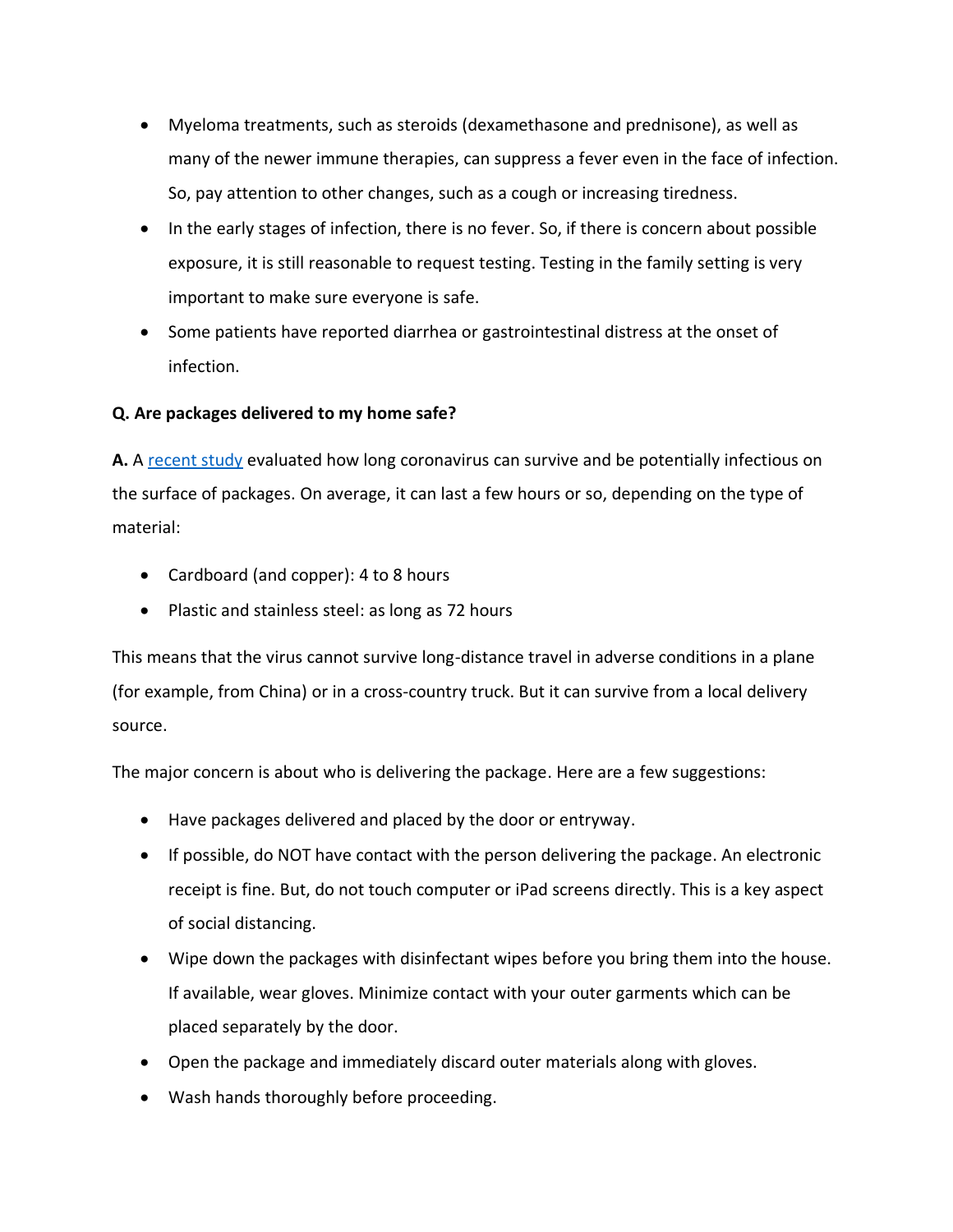## **Q. How do I implement social distancing when I go to the store for groceries?**

**A.** The same study that evaluated coronavirus on surfaces assessed how long the virus can hang around in the air. If someone has coughed or sneezed, the resulting virus droplets can persist in the air for as long as three hours. Be aware that infection droplets can gather on garments.

- If possible, go to the grocery store when it first opens to minimize risk of recent suspended droplets in the air or onto surfaces. Many stores are now setting special times at the start of the day for those over 65 or at special risk to go shopping in small numbers to allow social distancing. Do maintain that distancing as much as possible.
- If possible, wear gloves for selecting items.
- Avoid direct contact with store employees, who, unfortunately have broad exposure risks .
- Use your own bags for the groceries.
- Follow the procedures noted above when you get home, washing your hands carefully before proceeding with activities in the home. I suggest individually wiping items before placing in your refrigerator/freezer or cupboard for storage.
- A helpful [article](https://www.nytimes.com/interactive/2020/03/15/business/economy/coronavirus-worker-risk.html) summarizes people and occupations with the highest risk of infection and of potentially transmitting the COVID-19 to you. Health care providers are at the largest risk—nurses, medical assistants, dentists, dental hygienists, and pharmacy receptionists, as are others working in close contact with the public—teachers, barbers, retail workers, waiters, cashiers, and many others discussed in this article.
- The key point is that it is truly difficult to avoid potential exposure if you are out and about in public.

#### **Q. What about activities like visiting my grandchildren or taking a walk?**

**A.** Now is NOT the time to visit with your grandchildren. There is too much risk of possible exposures. It is best to use Skype and keep everyone safe, which is the top priority. But taking a walk if fine and, I think, so important. [Experts agree.](https://www.nytimes.com/2020/03/17/style/self-care/is-it-ok-to-go-for-a-walk-coronavirus.html) Just make sure to respect social distancing.